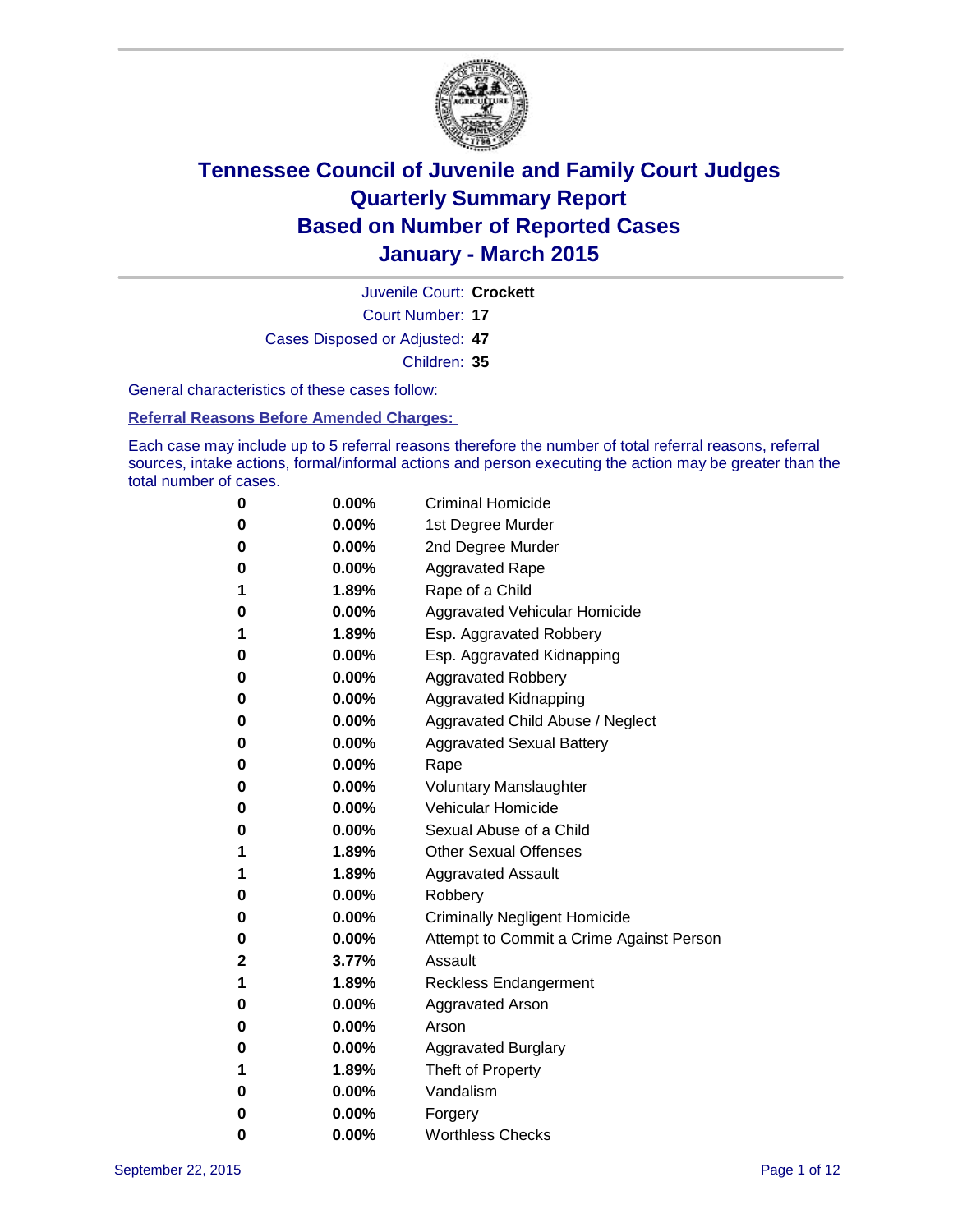

Juvenile Court: **Crockett**

Court Number: **17**

Cases Disposed or Adjusted: **47**

Children: **35**

#### **Referral Reasons Before Amended Charges:**

Each case may include up to 5 referral reasons therefore the number of total referral reasons, referral sources, intake actions, formal/informal actions and person executing the action may be greater than the total number of cases.

| 0            | 0.00% | Illegal Possession / Fraudulent Use of Credit / Debit Cards |
|--------------|-------|-------------------------------------------------------------|
| 0            | 0.00% | <b>Burglary</b>                                             |
| 0            | 0.00% | Unauthorized Use of a Vehicle                               |
| 0            | 0.00% | <b>Cruelty to Animals</b>                                   |
| 0            | 0.00% | Sale of Controlled Substances                               |
| 0            | 0.00% | <b>Other Drug Offenses</b>                                  |
| $\mathbf{2}$ | 3.77% | <b>Possession of Controlled Substances</b>                  |
| 0            | 0.00% | <b>Criminal Attempt</b>                                     |
| 0            | 0.00% | Carrying Weapons on School Property                         |
| 0            | 0.00% | Unlawful Carrying / Possession of a Weapon                  |
| 1            | 1.89% | <b>Evading Arrest</b>                                       |
| 0            | 0.00% | Escape                                                      |
| 1            | 1.89% | Driving Under Influence (DUI)                               |
| 0            | 0.00% | Possession / Consumption of Alcohol                         |
| 0            | 0.00% | Resisting Stop, Frisk, Halt, Arrest or Search               |
| 0            | 0.00% | <b>Aggravated Criminal Trespass</b>                         |
| 0            | 0.00% | Harassment                                                  |
| 0            | 0.00% | Failure to Appear                                           |
| 0            | 0.00% | Filing a False Police Report                                |
| 0            | 0.00% | Criminal Impersonation                                      |
| 0            | 0.00% | <b>Disorderly Conduct</b>                                   |
| 0            | 0.00% | <b>Criminal Trespass</b>                                    |
| 0            | 0.00% | <b>Public Intoxication</b>                                  |
| 0            | 0.00% | Gambling                                                    |
| 1            | 1.89% | Traffic                                                     |
| 0            | 0.00% | <b>Local Ordinances</b>                                     |
| 0            | 0.00% | Violation of Wildlife Regulations                           |
| 0            | 0.00% | Contempt of Court                                           |
| 2            | 3.77% | Violation of Probation                                      |
| 0            | 0.00% | Violation of Aftercare                                      |
| 4            | 7.55% | <b>Unruly Behavior</b>                                      |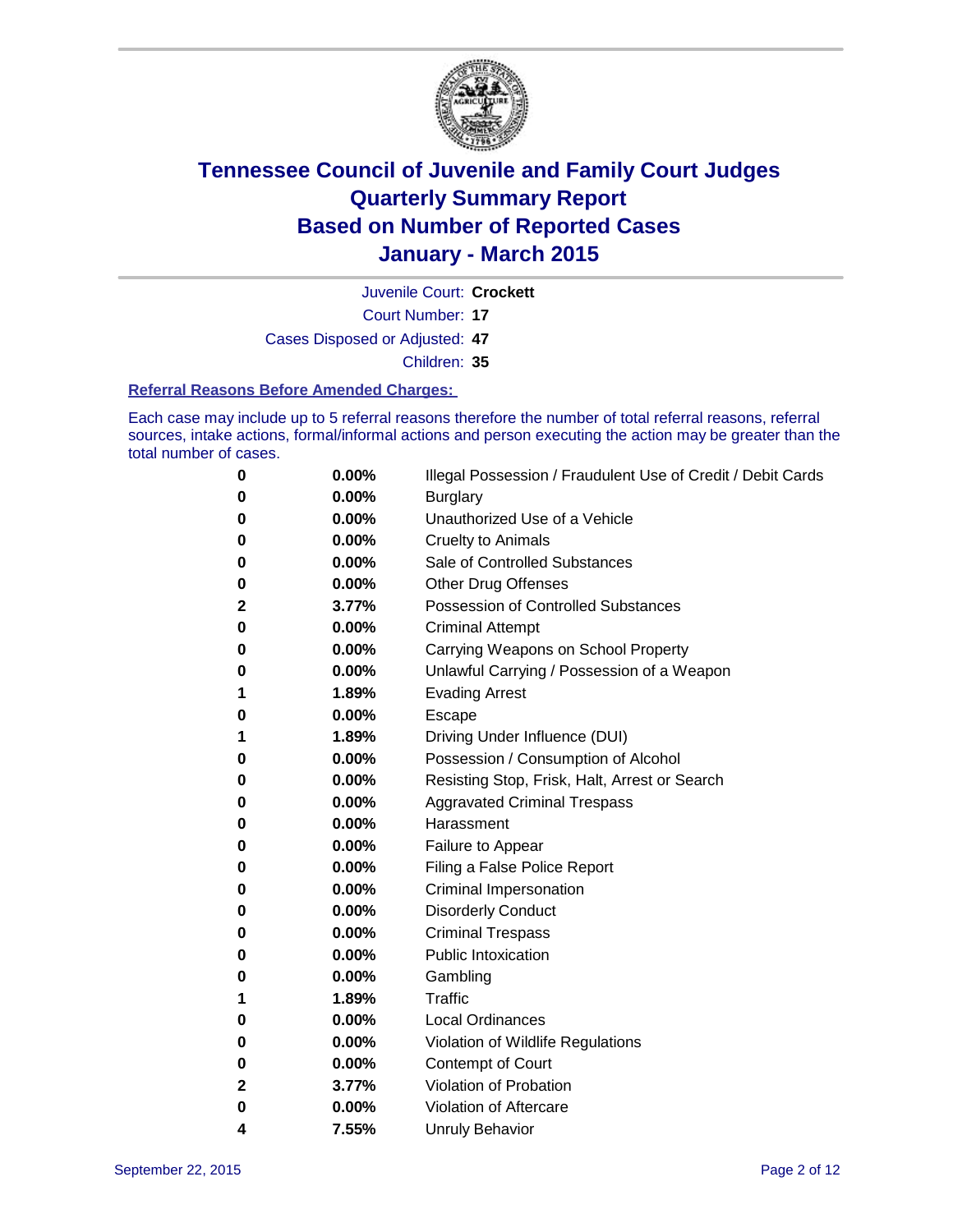

Court Number: **17** Juvenile Court: **Crockett** Cases Disposed or Adjusted: **47** Children: **35**

#### **Referral Reasons Before Amended Charges:**

Each case may include up to 5 referral reasons therefore the number of total referral reasons, referral sources, intake actions, formal/informal actions and person executing the action may be greater than the total number of cases.

| 2  | 3.77%    | Truancy                               |  |
|----|----------|---------------------------------------|--|
| 0  | 0.00%    | In-State Runaway                      |  |
| 0  | 0.00%    | Out-of-State Runaway                  |  |
| 3  | 5.66%    | Possession of Tobacco Products        |  |
| 0  | $0.00\%$ | Violation of a Valid Court Order      |  |
| 0  | 0.00%    | Violation of Curfew                   |  |
| 0  | 0.00%    | Sexually Abused Child                 |  |
| 0  | 0.00%    | <b>Physically Abused Child</b>        |  |
| 0  | 0.00%    | Dependency / Neglect                  |  |
| 0  | 0.00%    | <b>Termination of Parental Rights</b> |  |
| 0  | 0.00%    | Violation of Pretrial Diversion       |  |
| 0  | 0.00%    | Violation of Informal Adjustment      |  |
| 26 | 49.06%   | <b>Judicial Review</b>                |  |
| 0  | 0.00%    | <b>Administrative Review</b>          |  |
| 2  | 3.77%    | <b>Foster Care Review</b>             |  |
| 0  | $0.00\%$ | Custody                               |  |
| 0  | 0.00%    | Visitation                            |  |
| 0  | 0.00%    | Paternity / Legitimation              |  |
| 0  | 0.00%    | <b>Child Support</b>                  |  |
| 0  | 0.00%    | <b>Request for Medical Treatment</b>  |  |
| 0  | 0.00%    | <b>Consent to Marry</b>               |  |
| 1  | 1.89%    | Other                                 |  |
| 53 | 100.00%  | <b>Total Referrals</b>                |  |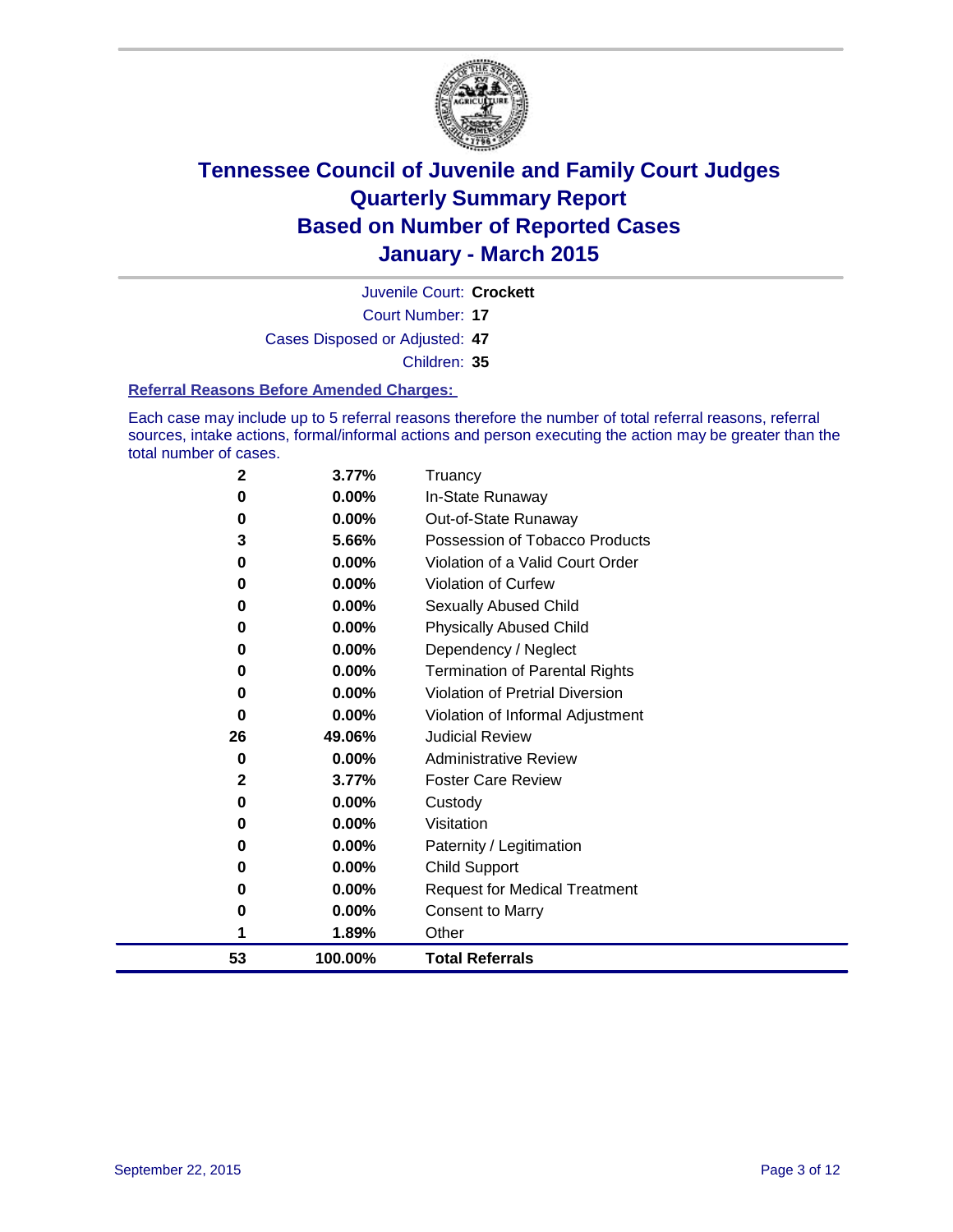

| Juvenile Court: Crockett       |  |
|--------------------------------|--|
| Court Number: 17               |  |
| Cases Disposed or Adjusted: 47 |  |
| Children: 35                   |  |
|                                |  |

#### **Referral Sources: 1**

| 53 | 100.00%  | <b>Total Referral Sources</b>     |
|----|----------|-----------------------------------|
| 0  | $0.00\%$ | Other                             |
| 0  | 0.00%    | Unknown                           |
| 0  | 0.00%    | Hospital                          |
| 0  | 0.00%    | Child & Parent                    |
| 0  | $0.00\%$ | Victim                            |
| 0  | $0.00\%$ | <b>Other Court</b>                |
| 0  | $0.00\%$ | Social Agency                     |
| 26 | 49.06%   | <b>Court Staff</b>                |
| 0  | $0.00\%$ | <b>District Attorney's Office</b> |
| 0  | 0.00%    | <b>Other State Department</b>     |
| 6  | 11.32%   | <b>DCS</b>                        |
| 0  | $0.00\%$ | <b>CSA</b>                        |
| 6  | 11.32%   | School                            |
| 0  | 0.00%    | Self                              |
| 0  | $0.00\%$ | Relatives                         |
|    | 1.89%    | Parents                           |
| 14 | 26.42%   | Law Enforcement                   |

#### **Age of Child at Referral: 2**

| 35 | 100.00%  | <b>Total Child Count</b> |
|----|----------|--------------------------|
| 0  | $0.00\%$ | <b>Unknown</b>           |
| 0  | $0.00\%$ | Ages 19 and Over         |
| 9  | 25.71%   | Ages 17 through 18       |
| 12 | 34.29%   | Ages 15 through 16       |
| 10 | 28.57%   | Ages 13 through 14       |
| 4  | 11.43%   | Ages 11 through 12       |
| 0  | $0.00\%$ | Ages 10 and Under        |

<sup>1</sup> If different than number of Referral Reasons (53), verify accuracy of your court's data.

One child could be counted in multiple categories, verify accuracy of your court's data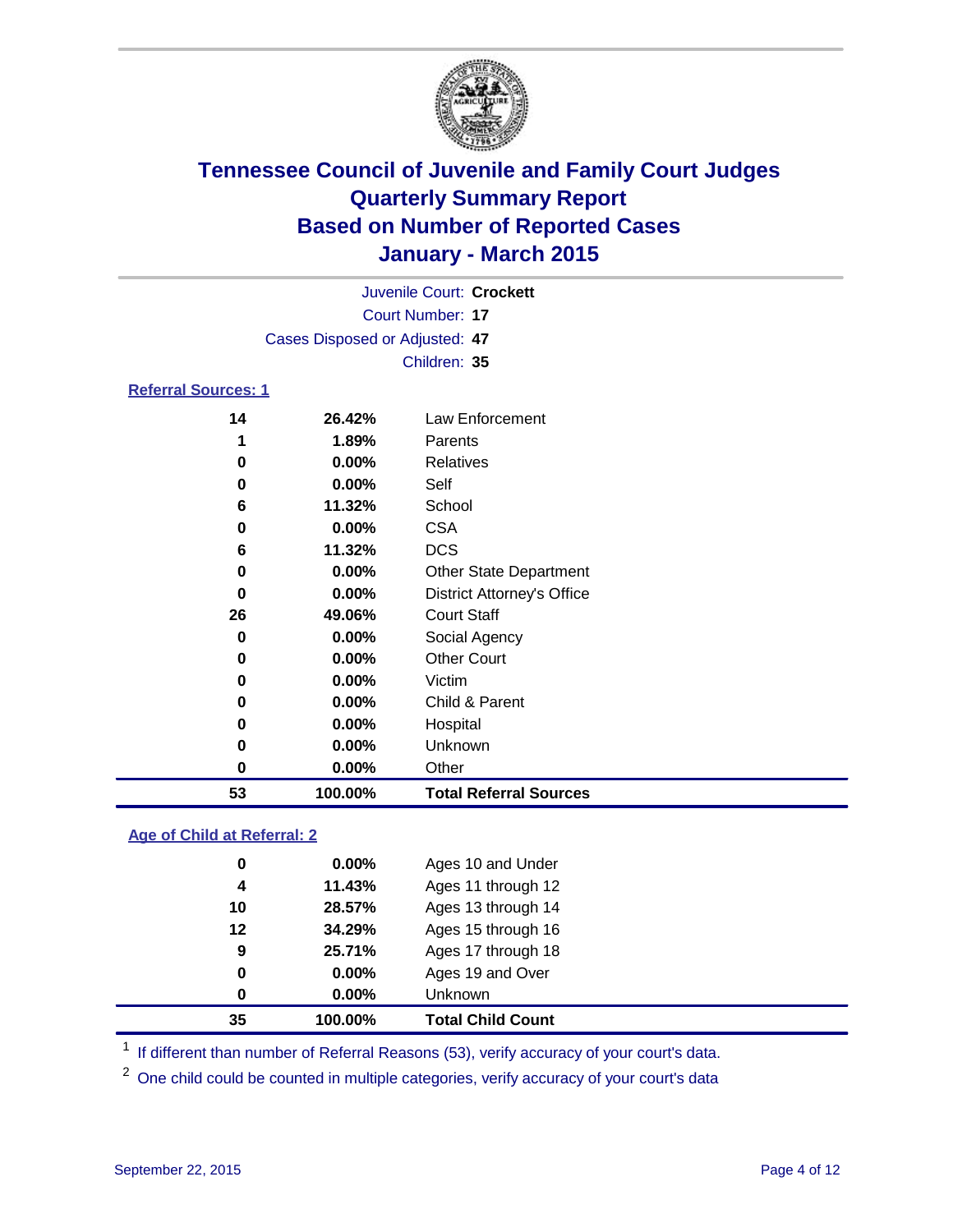

| Juvenile Court: Crockett                |                                |                          |  |  |
|-----------------------------------------|--------------------------------|--------------------------|--|--|
|                                         | <b>Court Number: 17</b>        |                          |  |  |
|                                         | Cases Disposed or Adjusted: 47 |                          |  |  |
|                                         |                                | Children: 35             |  |  |
| Sex of Child: 1                         |                                |                          |  |  |
| 18                                      | 51.43%                         | Male                     |  |  |
| 17                                      | 48.57%                         | Female                   |  |  |
| $\bf{0}$                                | 0.00%                          | Unknown                  |  |  |
| 35                                      | 100.00%                        | <b>Total Child Count</b> |  |  |
| Race of Child: 1                        |                                |                          |  |  |
| 21                                      | 60.00%                         | White                    |  |  |
| $\overline{7}$                          | 20.00%                         | African American         |  |  |
| 0                                       | 0.00%                          | Native American          |  |  |
| 0                                       | 0.00%                          | Asian                    |  |  |
| 7                                       | 20.00%                         | Mixed                    |  |  |
| $\bf{0}$                                | 0.00%                          | Unknown                  |  |  |
| 35                                      | 100.00%                        | <b>Total Child Count</b> |  |  |
| <b>Hispanic Origin: 1</b>               |                                |                          |  |  |
| 5                                       | 14.29%                         | Yes                      |  |  |
| 30                                      | 85.71%                         | <b>No</b>                |  |  |
| $\bf{0}$                                | 0.00%                          | Unknown                  |  |  |
| 35                                      | 100.00%                        | <b>Total Child Count</b> |  |  |
| <b>School Enrollment of Children: 1</b> |                                |                          |  |  |
| 29                                      | 82.86%                         | Yes                      |  |  |
| 4                                       | 11.43%                         | <b>No</b>                |  |  |
| $\mathbf 2$                             | 5.71%                          | Unknown                  |  |  |
| 35                                      | 100.00%                        | <b>Total Child Count</b> |  |  |

One child could be counted in multiple categories, verify accuracy of your court's data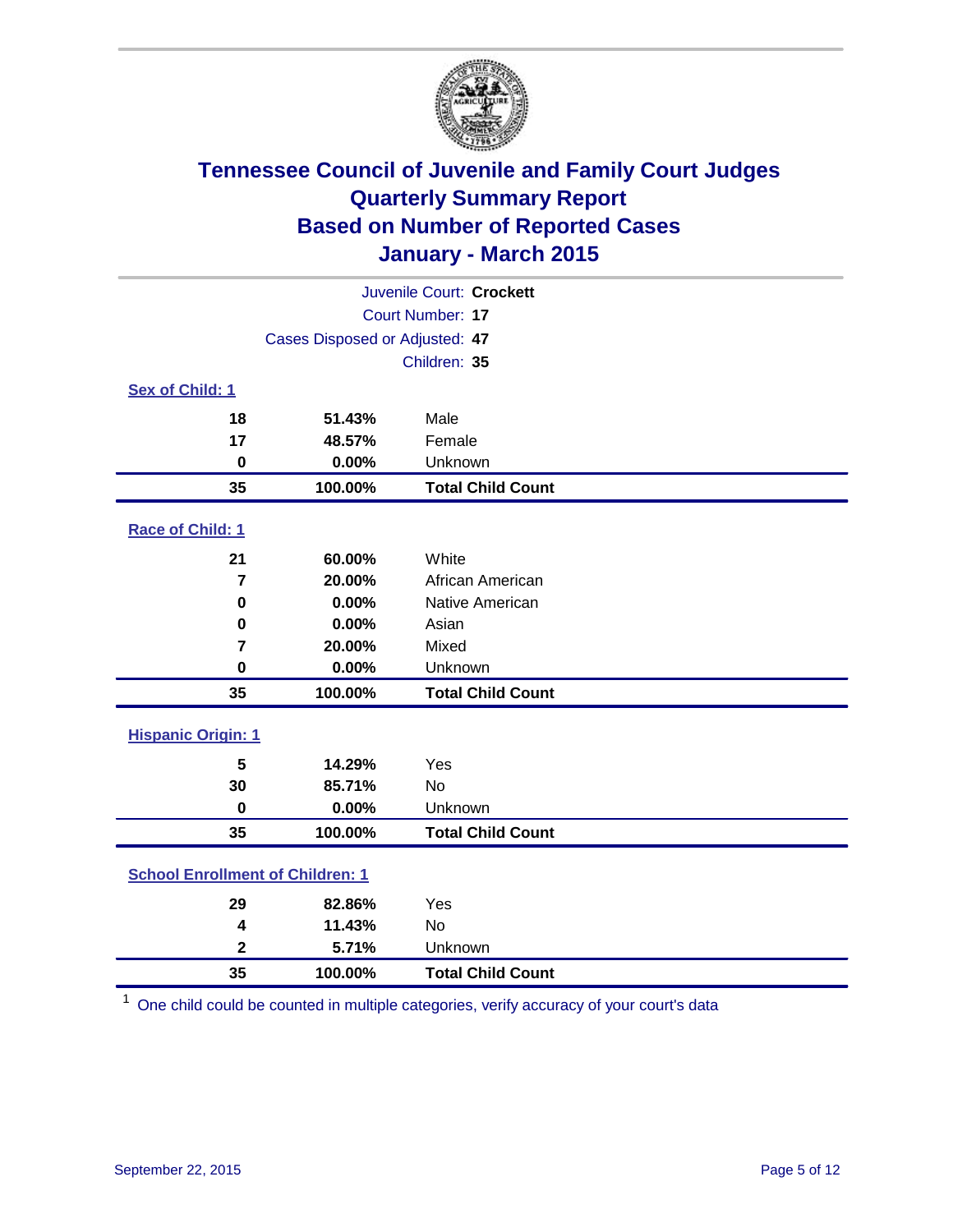

Court Number: **17** Juvenile Court: **Crockett** Cases Disposed or Adjusted: **47** Children: **35 Living Arrangement of Child at Time of Referral: 1 17.14%** With Both Biological Parents

| 35 | 100.00%  | <b>Total Child Count</b>   |
|----|----------|----------------------------|
| 3  | 8.57%    | Other                      |
| 0  | $0.00\%$ | <b>Unknown</b>             |
| 0  | 0.00%    | Independent                |
| 0  | $0.00\%$ | In an Institution          |
| 0  | $0.00\%$ | In a Residential Center    |
| 0  | $0.00\%$ | In a Group Home            |
| 0  | $0.00\%$ | With Foster Family         |
|    | 2.86%    | With Adoptive Parents      |
| 2  | 5.71%    | <b>With Relatives</b>      |
| 5  | 14.29%   | <b>With Father</b>         |
| 14 | 40.00%   | <b>With Mother</b>         |
| 3  | 8.57%    | With Mother and Stepfather |
|    | 2.86%    | With Father and Stepmother |
|    |          |                            |

#### **Type of Detention: 2**

| $\mathbf{2}$<br>0<br>0<br>0<br>0<br>0<br>45 | 4.26%<br>$0.00\%$<br>0.00%<br>$0.00\%$<br>$0.00\%$<br>0.00%<br>95.74% | Juvenile Detention Facility<br>Jail - Complete Separation<br>Jail - Partial Separation<br>Jail - No Separation<br><b>Psychiatric Hospital</b><br>Unknown<br>Does Not Apply |  |
|---------------------------------------------|-----------------------------------------------------------------------|----------------------------------------------------------------------------------------------------------------------------------------------------------------------------|--|
| 0                                           | $0.00\%$                                                              | Other                                                                                                                                                                      |  |
| 47                                          | 100.00%                                                               | <b>Total Detention Count</b>                                                                                                                                               |  |

<sup>1</sup> One child could be counted in multiple categories, verify accuracy of your court's data

If different than number of Cases (47) verify accuracy of your court's data.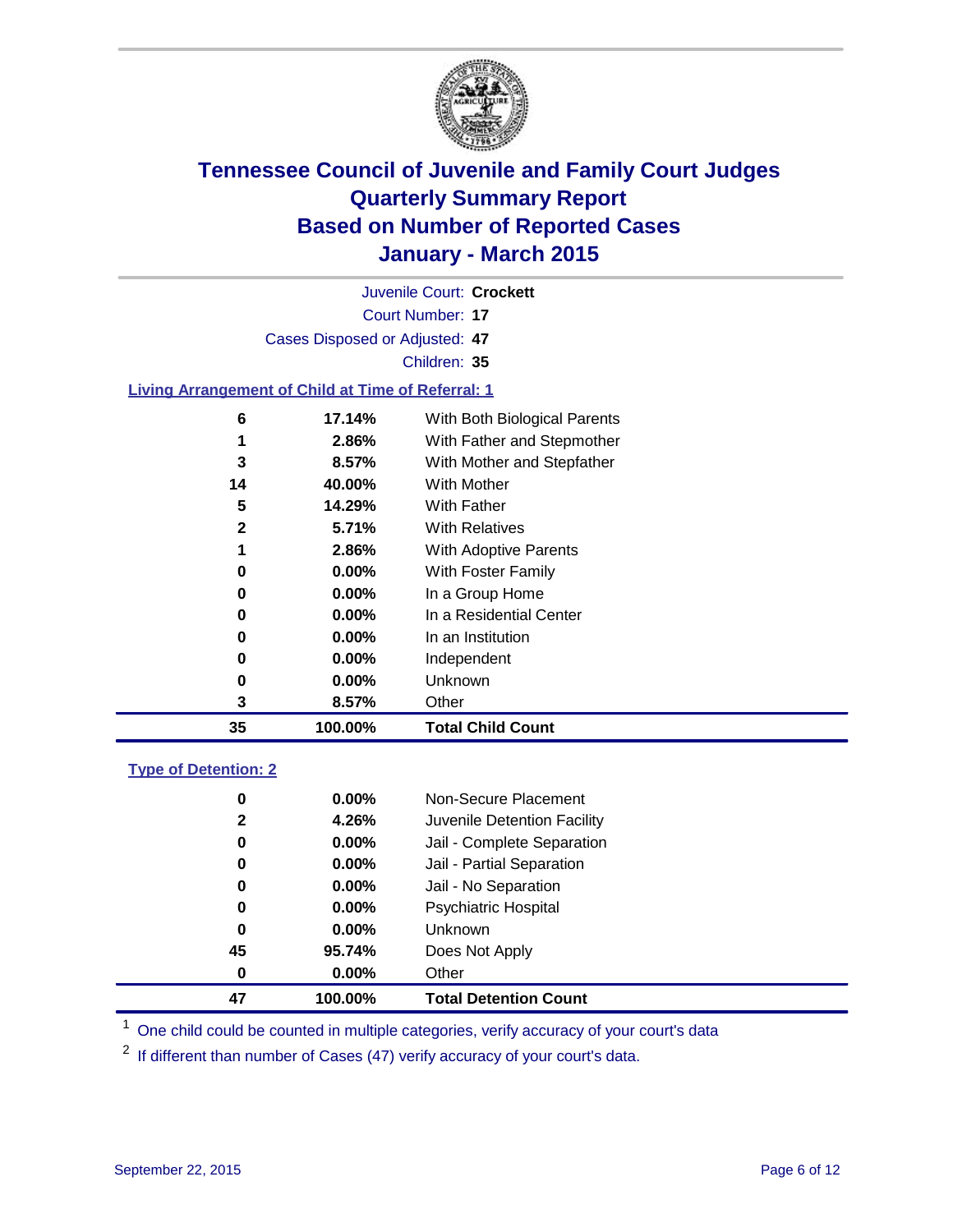

|                                                    | Juvenile Court: Crockett       |                                      |  |  |  |  |
|----------------------------------------------------|--------------------------------|--------------------------------------|--|--|--|--|
|                                                    | <b>Court Number: 17</b>        |                                      |  |  |  |  |
|                                                    | Cases Disposed or Adjusted: 47 |                                      |  |  |  |  |
|                                                    | Children: 35                   |                                      |  |  |  |  |
| <b>Placement After Secure Detention Hearing: 1</b> |                                |                                      |  |  |  |  |
| $\mathbf{2}$                                       | 4.26%                          | Returned to Prior Living Arrangement |  |  |  |  |
| $\bf{0}$                                           | 0.00%                          | Juvenile Detention Facility          |  |  |  |  |
| 0                                                  | 0.00%                          | Jail                                 |  |  |  |  |
| 0                                                  | 0.00%                          | Shelter / Group Home                 |  |  |  |  |
| $\bf{0}$                                           | 0.00%                          | <b>Foster Family Home</b>            |  |  |  |  |
| 0                                                  | 0.00%                          | <b>Psychiatric Hospital</b>          |  |  |  |  |
| 0                                                  | 0.00%                          | Unknown                              |  |  |  |  |
| 45<br>95.74%                                       |                                | Does Not Apply                       |  |  |  |  |
| Other<br>0<br>0.00%                                |                                |                                      |  |  |  |  |
| 47                                                 | 100.00%                        | <b>Total Placement Count</b>         |  |  |  |  |
| <b>Intake Actions: 2</b>                           |                                |                                      |  |  |  |  |
| 24                                                 | 45.28%                         | <b>Petition Filed</b>                |  |  |  |  |
| $\bf{0}$                                           | 0.00%                          | <b>Motion Filed</b>                  |  |  |  |  |
| $\bf{0}$                                           | 0.00%                          | <b>Citation Processed</b>            |  |  |  |  |
| $\bf{0}$                                           | 0.00%                          | Notification of Paternity Processed  |  |  |  |  |
| 26                                                 | 49.06%                         | Scheduling of Judicial Review        |  |  |  |  |
| 0                                                  | 0.00%                          | Scheduling of Administrative Review  |  |  |  |  |
| $\mathbf{2}$                                       | 3.77%                          | Scheduling of Foster Care Review     |  |  |  |  |
| $\bf{0}$                                           | 0.00%                          | Unknown                              |  |  |  |  |
| 0                                                  | 0.00%                          | Does Not Apply                       |  |  |  |  |
| 1                                                  | 1.89%                          | Other                                |  |  |  |  |
| 53                                                 | 100.00%                        | <b>Total Intake Count</b>            |  |  |  |  |

<sup>1</sup> If different than number of Cases (47) verify accuracy of your court's data.

<sup>2</sup> If different than number of Referral Reasons (53), verify accuracy of your court's data.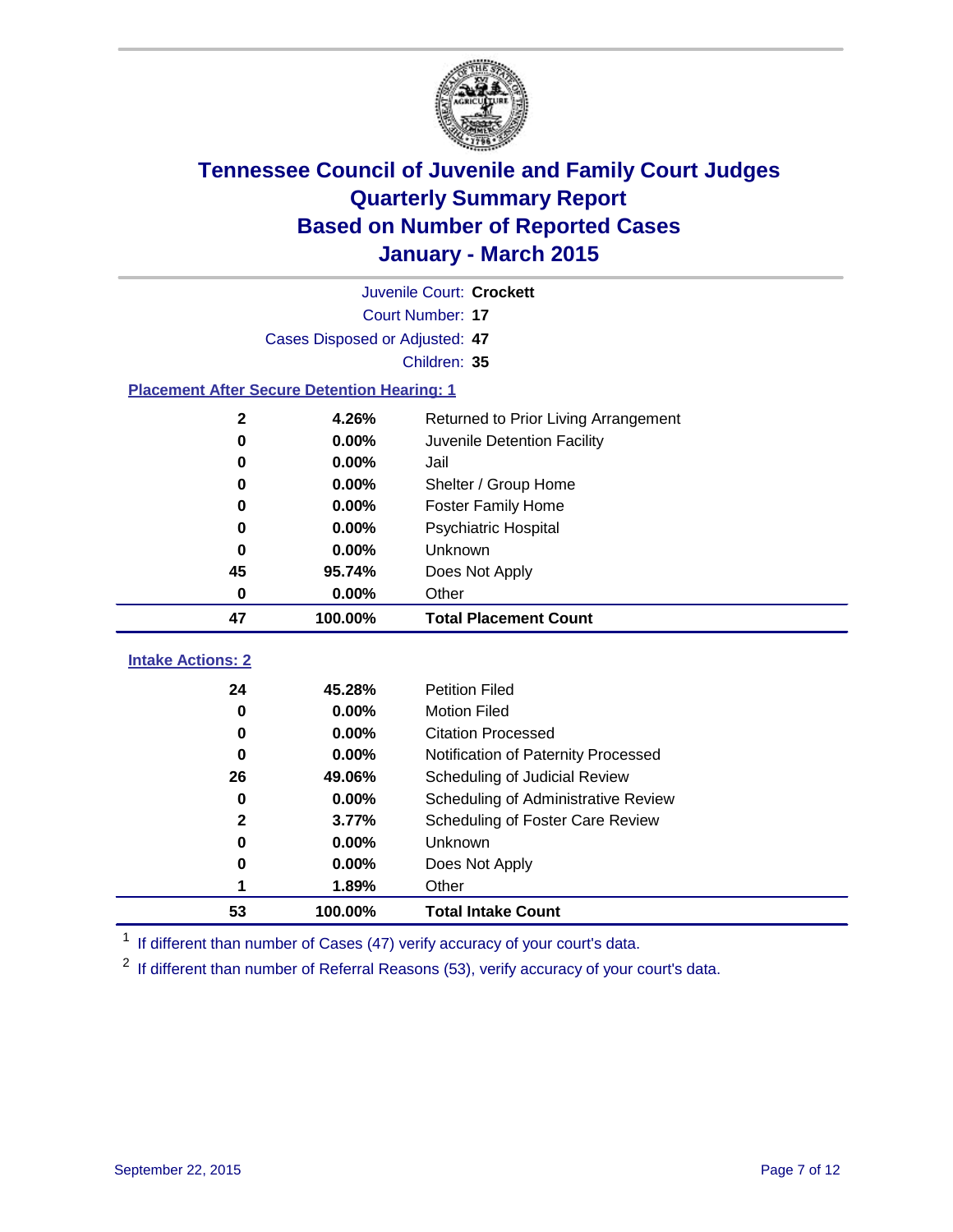

Court Number: **17** Juvenile Court: **Crockett** Cases Disposed or Adjusted: **47** Children: **35**

#### **Last Grade Completed by Child: 1**

| 35          | 100.00%        | <b>Total Child Count</b> |
|-------------|----------------|--------------------------|
| 0           | 0.00%          | Other                    |
| 6           | 17.14%         | Unknown                  |
| 0           | 0.00%          | Never Attended School    |
| 0           | 0.00%          | Graduated                |
| 0           | 0.00%          | <b>GED</b>               |
| $\pmb{0}$   | 0.00%          | Non-Graded Special Ed    |
| $\mathbf 2$ | 5.71%          | 12th Grade               |
| 3           | 8.57%          | 11th Grade               |
| 4           | 11.43%         | 10th Grade               |
| 0           | 0.00%          | 9th Grade                |
| 3           | 8.57%          | 9th Grade                |
| 0           | 0.00%          | 8th Grade                |
| 5           | 14.29%         | 8th Grade                |
| 0           | $0.00\%$       | 7th Grade                |
| 5           | 14.29%         | 7th Grade                |
| 0           | 0.00%          | 6th Grade                |
| 3           | 8.57%          | 6th Grade                |
| 0           | 0.00%          | 5th Grade                |
| 1           | 2.86%          | 5th Grade                |
| 0           | 0.00%          | 4th Grade                |
| $\mathbf 2$ | 5.71%          | 4th Grade                |
| 0           | 0.00%          | 3rd Grade                |
| 0<br>1      | 0.00%<br>2.86% | 2nd Grade<br>3rd Grade   |
| 0           | 0.00%          | 2nd Grade                |
| 0           | 0.00%          | 1st Grade                |
| 0           | 0.00%          | 1st Grade                |
| 0           | 0.00%          | Kindergarten             |
| 0           | 0.00%          | Preschool                |
| $\pmb{0}$   | 0.00%          | Too Young for School     |
|             |                |                          |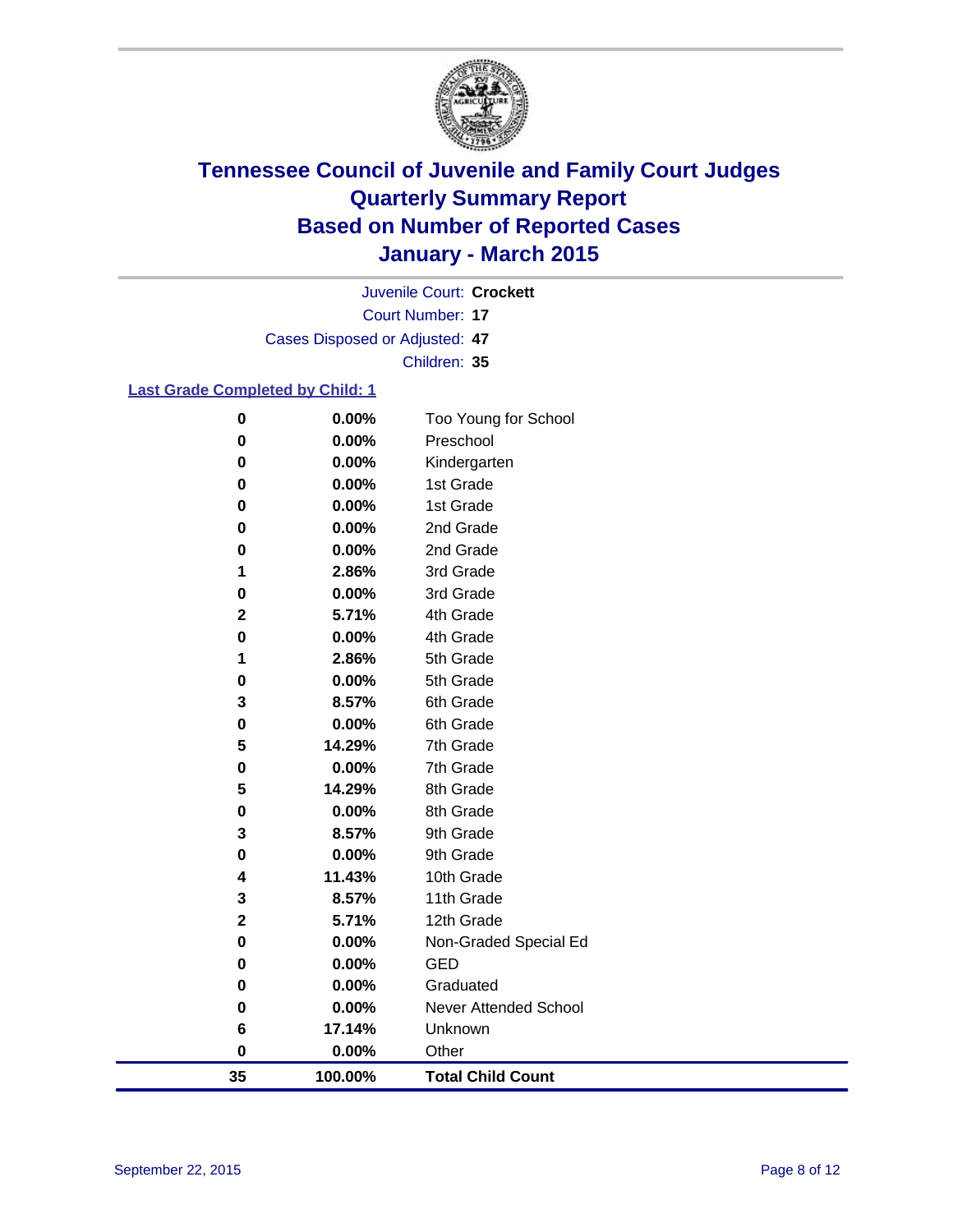

|                                                                                                                          |                                | Juvenile Court: Crockett                                                                                |                                                                                                                 |
|--------------------------------------------------------------------------------------------------------------------------|--------------------------------|---------------------------------------------------------------------------------------------------------|-----------------------------------------------------------------------------------------------------------------|
|                                                                                                                          |                                | Court Number: 17                                                                                        |                                                                                                                 |
|                                                                                                                          | Cases Disposed or Adjusted: 47 |                                                                                                         |                                                                                                                 |
|                                                                                                                          |                                | Children: 35                                                                                            |                                                                                                                 |
| <b>Enrolled in Special Education: 1</b>                                                                                  |                                |                                                                                                         |                                                                                                                 |
| 3                                                                                                                        | 8.57%                          | Yes                                                                                                     |                                                                                                                 |
| 24                                                                                                                       | 68.57%                         | No                                                                                                      |                                                                                                                 |
| 8                                                                                                                        | 22.86%                         | Unknown                                                                                                 |                                                                                                                 |
| 35                                                                                                                       | 100.00%                        | <b>Total Child Count</b>                                                                                |                                                                                                                 |
| $1 -$<br>the contract of the contract of the contract of the contract of the contract of the contract of the contract of |                                | 그 사람들은 그 사람들은 그 사람들은 아이들을 하고 있다. 그 사람들은 그 사람들은 그 사람들은 그 사람들을 하고 있다. 그 사람들은 그 사람들은 그 사람들은 그 사람들을 지키고 있다. | and the state of the state of the state of the state of the state of the state of the state of the state of the |

One child could be counted in multiple categories, verify accuracy of your court's data

| <b>Action Executed By: 1</b> |
|------------------------------|
|------------------------------|

| 53<br>0  | 100.00%<br>0.00% | Judge<br>Magistrate       |
|----------|------------------|---------------------------|
| 0        | $0.00\%$         | <b>YSO</b>                |
| $\bf{0}$ | 0.00%            | Other                     |
| 0        | 0.00%            | Unknown                   |
| 53       | 100.00%          | <b>Total Action Count</b> |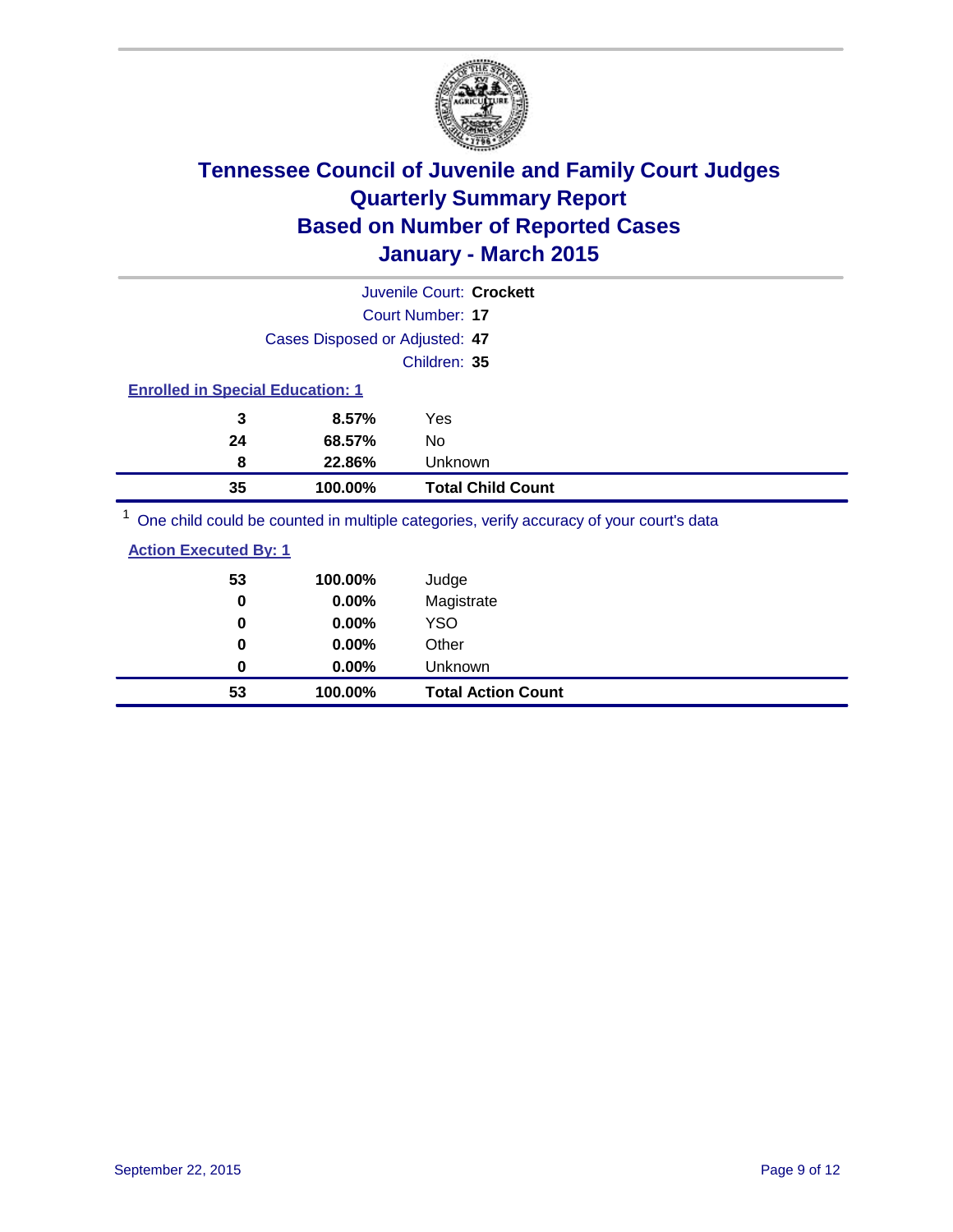

Court Number: **17** Juvenile Court: **Crockett** Cases Disposed or Adjusted: **47** Children: **35**

#### **Formal / Informal Actions: 1**

| 4  | 7.55%    | Dismissed                                        |
|----|----------|--------------------------------------------------|
| 0  | $0.00\%$ | Retired / Nolle Prosequi                         |
|    | 13.21%   | <b>Complaint Substantiated Delinquent</b>        |
| 3  | 5.66%    | <b>Complaint Substantiated Status Offender</b>   |
| 0  | $0.00\%$ | <b>Complaint Substantiated Dependent/Neglect</b> |
| 0  | $0.00\%$ | <b>Complaint Substantiated Abused</b>            |
| 0  | $0.00\%$ | <b>Complaint Substantiated Mentally III</b>      |
| 0  | $0.00\%$ | Informal Adjustment                              |
| 0  | $0.00\%$ | <b>Pretrial Diversion</b>                        |
| 0  | $0.00\%$ | <b>Transfer to Adult Court Hearing</b>           |
| 0  | $0.00\%$ | Charges Cleared by Transfer to Adult Court       |
|    | 1.89%    | Special Proceeding                               |
| 0  | $0.00\%$ | <b>Review Concluded</b>                          |
| 36 | 67.92%   | Case Held Open                                   |
| 2  | 3.77%    | Other                                            |
| 0  | $0.00\%$ | <b>Unknown</b>                                   |
| 53 | 100.00%  | <b>Total Action Count</b>                        |

<sup>1</sup> If different than number of Referral Reasons (53), verify accuracy of your court's data.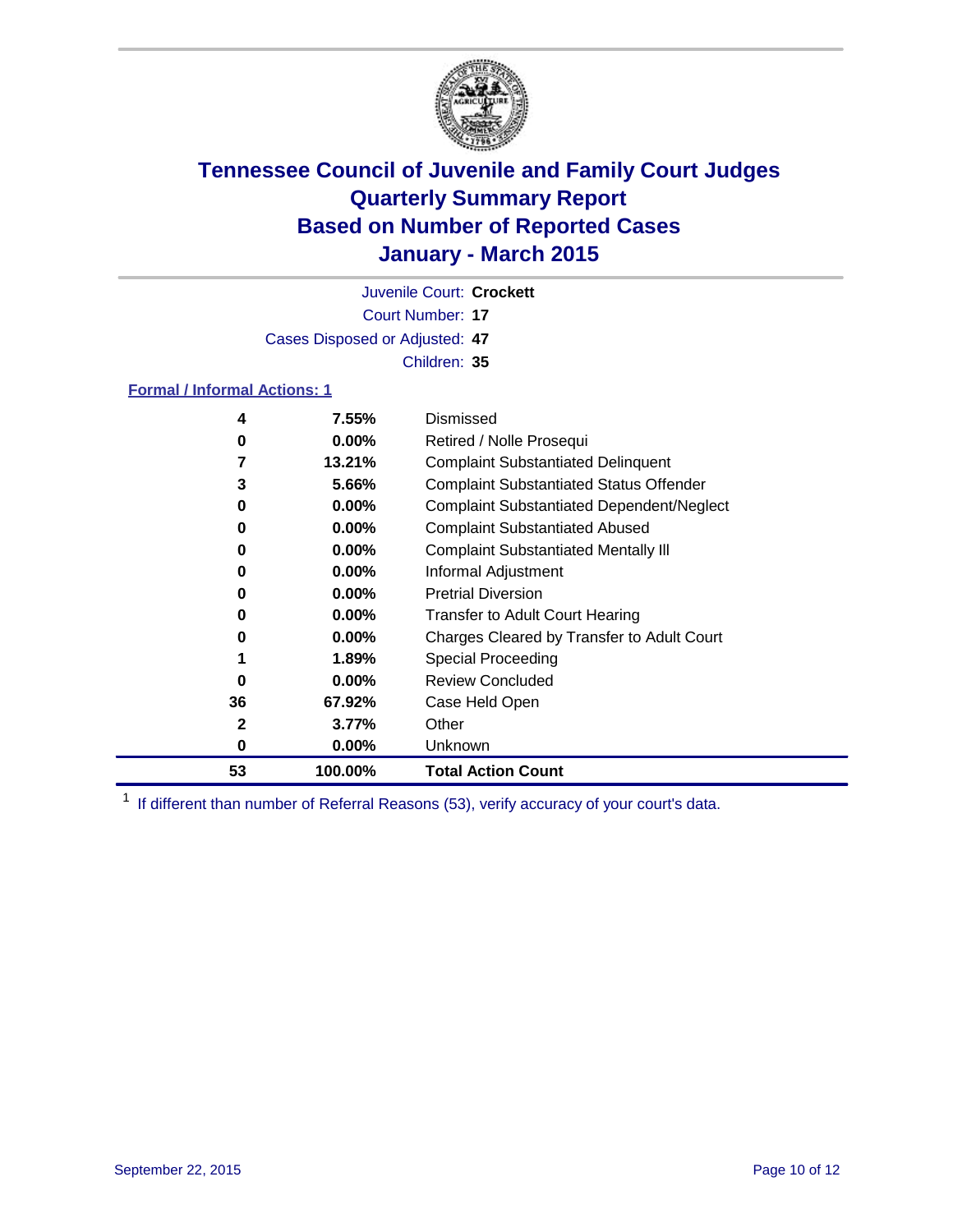

|                       |                                | Juvenile Court: Crockett                              |
|-----------------------|--------------------------------|-------------------------------------------------------|
|                       |                                | <b>Court Number: 17</b>                               |
|                       | Cases Disposed or Adjusted: 47 |                                                       |
|                       |                                | Children: 35                                          |
| <b>Case Outcomes:</b> |                                | There can be multiple outcomes for one child or case. |
| 4                     | 3.92%                          | <b>Case Dismissed</b>                                 |
| 0                     | 0.00%                          | Case Retired or Nolle Prosequi                        |
| 0                     | 0.00%                          | Warned / Counseled                                    |
| 29                    | 28.43%                         | Held Open For Review                                  |
| 15                    | 14.71%                         | Supervision / Probation to Juvenile Court             |
| 0                     | 0.00%                          | <b>Probation to Parents</b>                           |
| 9                     | 8.82%                          | Referral to Another Entity for Supervision / Service  |
| 4                     | 3.92%                          | Referred for Mental Health Counseling                 |
| 2                     | 1.96%                          | Referred for Alcohol and Drug Counseling              |
| 0                     | 0.00%                          | <b>Referred to Alternative School</b>                 |
| 1                     | 0.98%                          | Referred to Private Child Agency                      |
| 0                     | 0.00%                          | Referred to Defensive Driving School                  |
| 0                     | 0.00%                          | Referred to Alcohol Safety School                     |
| 0                     | 0.00%                          | Referred to Juvenile Court Education-Based Program    |
| 0                     | 0.00%                          | Driver's License Held Informally                      |
| 0                     | 0.00%                          | <b>Voluntary Placement with DMHMR</b>                 |
| 0                     | 0.00%                          | <b>Private Mental Health Placement</b>                |
| 0                     | 0.00%                          | Private MR Placement                                  |
| 0                     | 0.00%                          | Placement with City/County Agency/Facility            |
| 0                     | 0.00%                          | Placement with Relative / Other Individual            |
| 1                     | 0.98%                          | Fine                                                  |
| 0                     | 0.00%                          | <b>Public Service</b>                                 |
| 4                     | 3.92%                          | Restitution                                           |
| 0                     | 0.00%                          | <b>Runaway Returned</b>                               |
| 7                     | 6.86%                          | No Contact Order                                      |
| 0                     | 0.00%                          | Injunction Other than No Contact Order                |
| 0                     | 0.00%                          | <b>House Arrest</b>                                   |
| 0                     | 0.00%                          | <b>Court Defined Curfew</b>                           |
| 0                     | 0.00%                          | Dismissed from Informal Adjustment                    |
| 0                     | 0.00%                          | Dismissed from Pretrial Diversion                     |
| 0                     | 0.00%                          | Released from Probation                               |
| 0                     | 0.00%                          | <b>Transferred to Adult Court</b>                     |
| 0                     | 0.00%                          | <b>DMHMR Involuntary Commitment</b>                   |
| 0                     | 0.00%                          | <b>DCS Commitment - Determinate</b>                   |